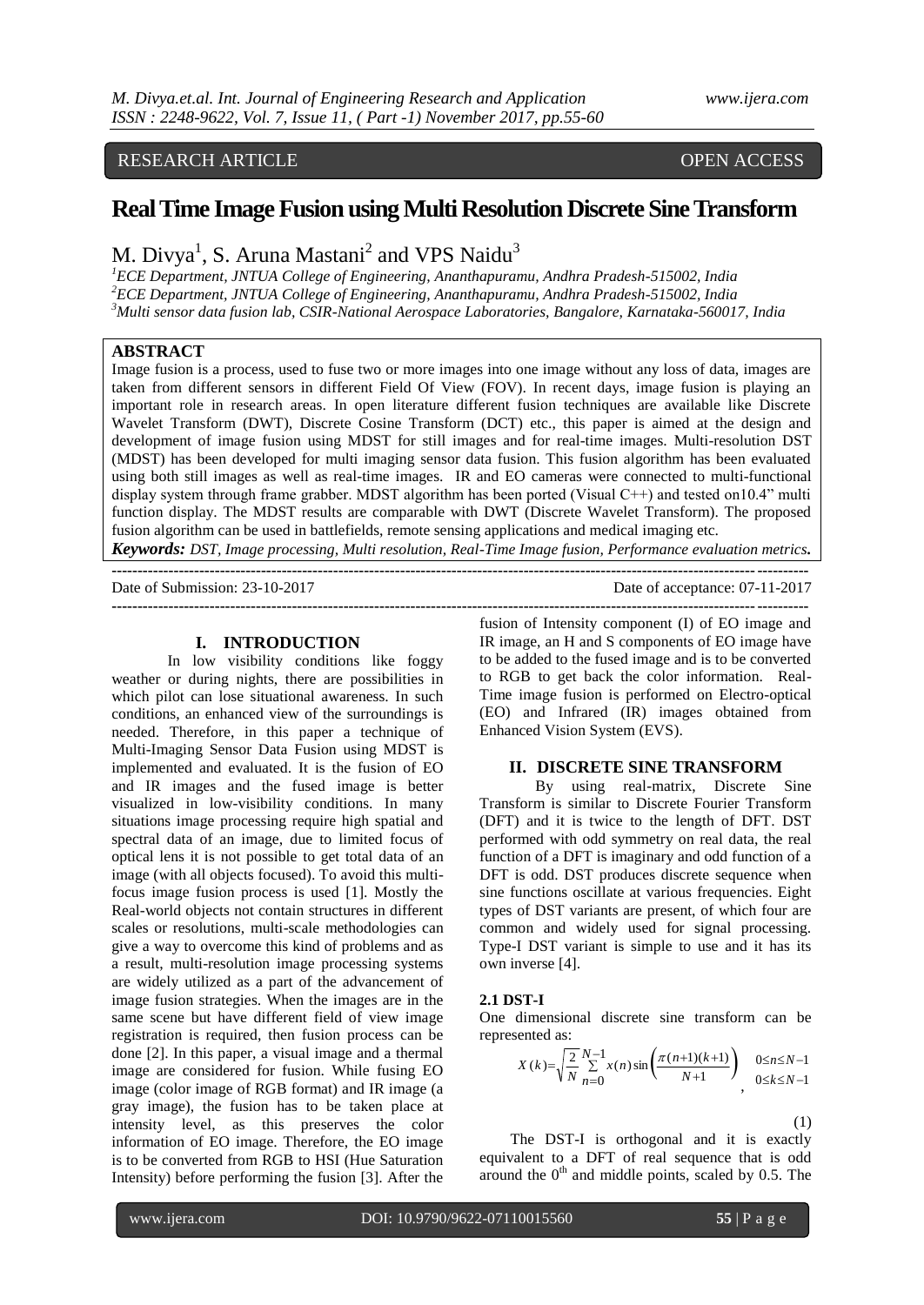DST-I is its own inverse [4]. The 2D (two dimensional) discrete sine transform  $X(k_1, k_2)$  of an image  $x(n_1, n_2)$  of size  $N_1 x N_2$  defined as in equation (2):

$$
X(k_1, k_2) = \sqrt{\frac{2}{N_1}} \sqrt{\frac{2}{N_2}} \sum_{n_1=0}^{N_1-1} \sum_{n_2=0}^{N_2-1} x(n_1, n_2) \sin \left( \frac{\pi (n_1+1)(k_1+1)}{N_1} \right)
$$

$$
\sin \left( \frac{\pi (n_2+1)(k_2+1)}{N_2} \right)
$$
(2)

Where,  $0 \le n_1, n_2 \le N_1 - 1, N_2 - 1$ 

One can see that there is no DC component in this transform unlike FFT and DCT. Both DST and IDST are separable transformations and the upside of this property is that 2D DST can be obtained in two stages by progressive 1D DST operations on columns followed by the resulting rows (or vice versa) of an image  $x(n_1, n_2)$  as shown in equation (3):

$$
X(k_1, k_2) = \sqrt{\frac{2}{N_2}} \sum_{n_2=0}^{N_2-1} \left[ \sqrt{\frac{2}{N_1}} \sum_{n_1=0}^{N_1-1} x(n_1, n_2) \sin \left( \frac{\pi (n_1-1)(k_1-1)}{N_1} \right) \right]
$$
  

$$
\sin \left( \frac{\pi (n_2-1)(k_2-1)}{N_2} \right)
$$

(3)

# **III. MDST (MULTI RESOLUTION DISCRETE SINE TRANSFORM) 3.1 Multi resolution analysis**

Multi-resolution image analysis utilizing discrete sine transform (MDST) is particularly like wavelet transform. Here the image is divided into low pass and high pass finite impulse response channel. Then to get the first decomposition level output of each channel is decimated by a component of two [5, 6].

#### **3.2 Multi resolution image decomposition**

MDST decomposition levels are shown in Fig 1. The image which to be decomposed is changed into frequency domain by applying DST in column wise. Low passed image "L" can get by taking IDST on first  $50\%$  of focuses  $(1 to 0.5N)$ . Therefore, high passed image 'H' can get by taking **IDST** on second 50% of focuses  $(0.5N \text{ to } N)$  points. By applying the DST in row wise, the low passed image 'L' is transformed into frequency domain. Apply IDST on first 50% of focuses to get low passed image "LL" and comparably apply IDST on the remaining half to get the low-high passed image 'LH'. The high passed image 'H' is changed into

frequency domain by applying DST row wise. Take IDST on initial half of focuses (in row wise) to get high-low passed image 'HL' and likewise take IDST on staying half to get the high passed image "HH". The low passed image 'LL' contains the normal image data relating to low frequency band of multi scale decomposition. The low passed image 'LL' can be considered as smoothed and sub tested form of the source image. Low passed image indicate the approximation of original image, and 'LL', 'LH', 'HL', and 'HH' are sub images which contain directional (horizontal, vertical and diagonal) data of the source image because of spatial introduction. The reconstruction of an image can be done by applying the above process to low pass coefficients (LL). Pixel level image fusion based on MDST can be observed in reference [5, 6]. The source images are decomposed into different levels using MDST. The decomposed images from  $I_1$  and  $I_2$  can be stated as in equation (4):

$$
I_{1} \rightarrow \left\{^{1}LL_{D}, \left\{^{1}LH_{d}, \left\{^{1}HH_{d}, \left\{^{1}HL_{d}\right\}_{d=1,2,\ldots,D}\right\}}\right\}
$$

$$
I_{2} \rightarrow \left\{^{2}LL_{D}, \left\{^{2}LH_{d}, \left\{^{2}HH_{d}, \left\{^{2}HL_{d}\right\}_{d=1,2,\ldots,D}\right\}}\right\}
$$
(4)

At every decomposition level  $d$   $(d=1,2,...,D)$ , the combination will choose total estimation of the two detailed MDST coefficients, since the detailed coefficients compares with brightness changes in the images, for example, edges and object boundaries and so on. These coefficients fluctuate around zero. At the coarsest level  $(d = D)$ , the combination, take normal MDST estimated coefficients. Since, the approximation coefficients at coarsest level are smoothened and sub-sampled version of the original image. The fused image  $I_f$  can be computed using equation (5):

$$
I_f \leftarrow \left\{ ^fLL_p, \left\{ ^fLH_d, ^fHH_d, ^fHL_d \right\}_{d=1,2,\dots,D} \right\}
$$
\n(5)



**Fig 1** Multi resolution decomposition structures

# **IV. MULTI-IMAGING SENSOR DATA FUSION**

Image fusion using MDST is performed and evaluated for still images and real-time images.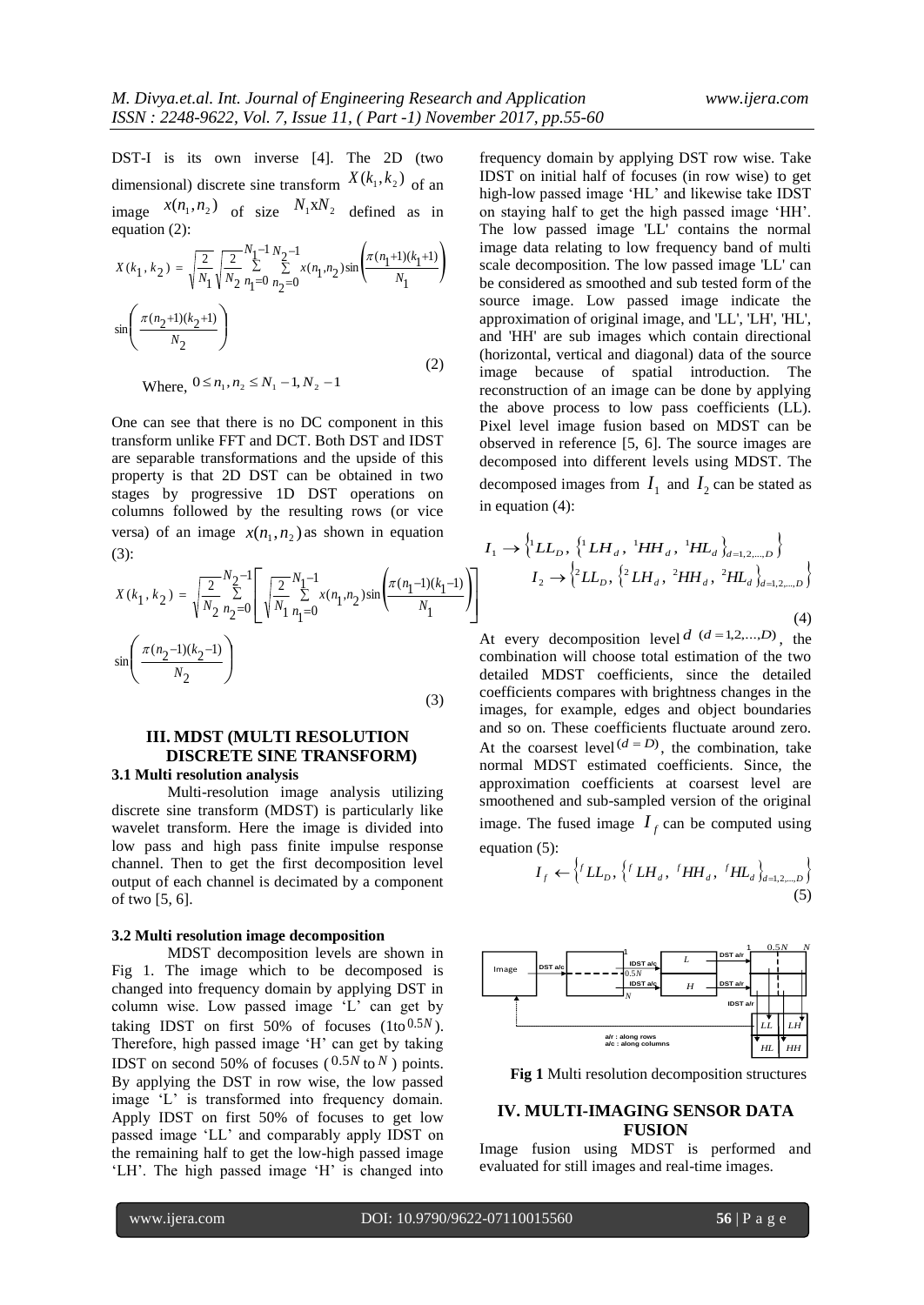#### **4.1 Fusion for still images**

Fig. 2 describes the steps involved in fusion of still images.



**Fig 2** Steps involved in image fusion of still images

While fusing EO image (color image of RGB format) and IR image (a gray image), the fusion has to be taken place at intensity level, as this preserves the color information of EO image. Therefore, the EO image is to be converted from RGB to HSI (Hue Saturation Intensity) before performing the fusion. After the fusion of Intensity component (I) of EO image and IR image, an H and S components of EO image have to be added to the fused image and is to be converted to RGB to get back the color information.

#### **4.2 Real-time image fusion**

Fig. 3 describes the steps involved in fusion of realtime images.





In this affine matrix is produced by performing image registration in MATLAB and that matrix is used while performing real-time image fusion in Visual C++.

### **4.3 Hardware setup**

Both the cameras can be turned on by using battery. The outputs of the cameras are connected to the 10.4" Multi-Function Display through two RS-170 ports respectively in which frame grabber is inserted. The 10.4" Multi-Function Display is turned on by using +12 V power supply. The hardware setup used for developing the image fusion techniques is shown in the Fig. 4.



**Fig 4** Hardware setup

The LWIR incorporates an uncooled 324x256 pixels micro bolometer. It has an internal heater to defrost its protective window. Hardware specifications of LWIR and EO cameras can be referred from reference [7].

#### 4.1.1 System Requirements

To run this application some specifications are necessary, those are mentioned in Table 1.

| S.            | Specification       | Requirement                 |  |  |
|---------------|---------------------|-----------------------------|--|--|
| No.           |                     |                             |  |  |
| 1             | Processor           | 3.4 GHz processor or more   |  |  |
| 2             | RAM                 | 4GB or more                 |  |  |
| $\mathcal{R}$ | <b>Disk</b><br>Hard | 10GB or more                |  |  |
|               | space               |                             |  |  |
| 4             | <b>USB</b> port     | 2.0 or higher version       |  |  |
|               |                     | should be there             |  |  |
| 5             | Frame Grabber       | Direct show windows         |  |  |
|               | driver              | $\pi$ driver version 1.1.10 |  |  |
|               |                     | should be installed         |  |  |
| 6             | Visual Studio       | 2008 or latest should be    |  |  |
|               |                     | installed                   |  |  |

**TABLE 1:** System specifications

# **V. PERFORMANCE EVALUATION METRICS**

Image fusion process is used to get good quality image and to evaluate the fusion quality, many fusion quality evaluation metrics are proposed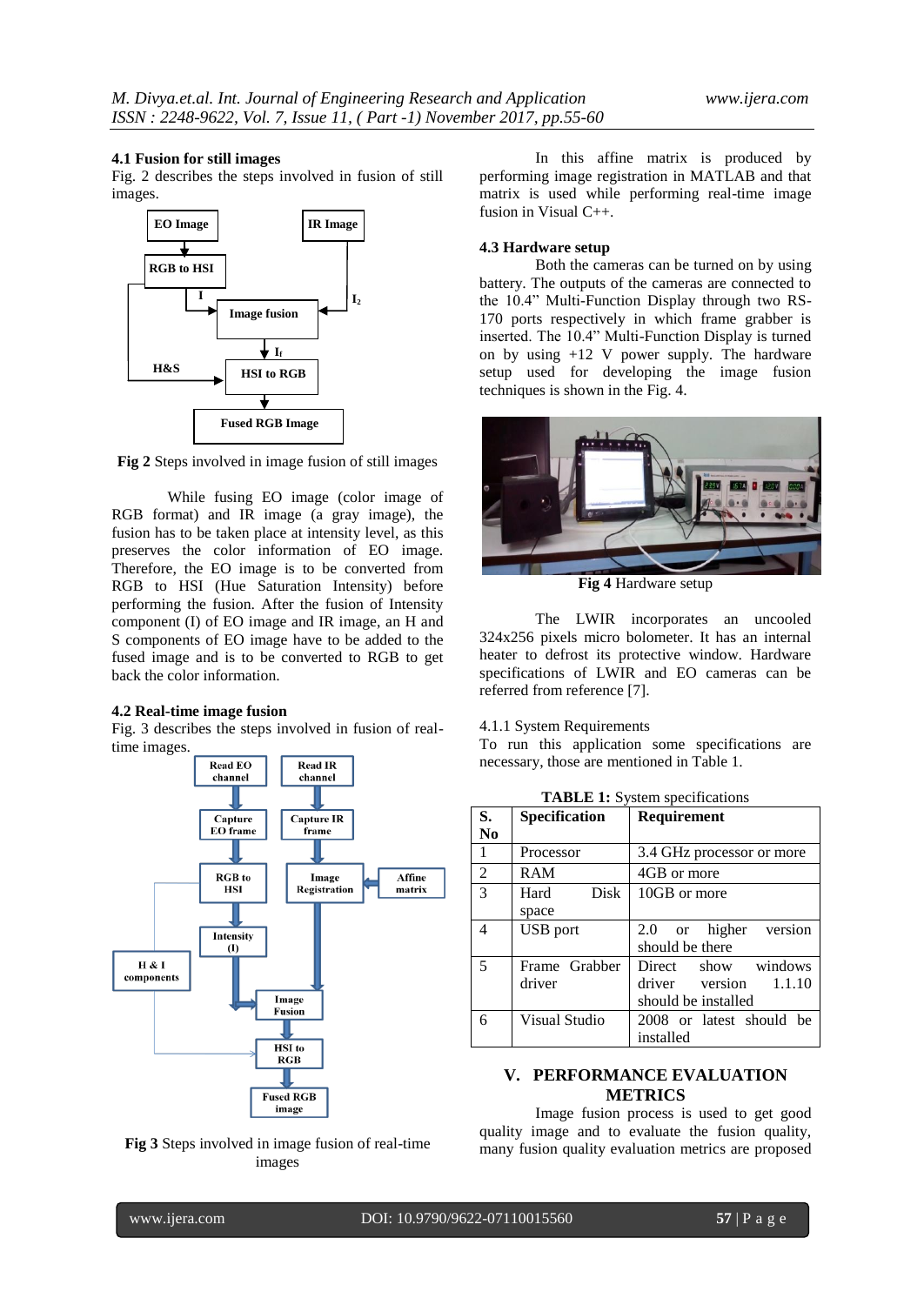in the open literature. The fusion evaluation metrics when reference image is used are as follows [8, 9]:

#### **5.1 Entropy(H)**

Entropy is used to measure entire particulars content of the image. The particulars content of a fused image using entropy is:

$$
H = -\sum_{i=0}^{L_H} h_{x_i}(i) \log_2 h_{x_i}(i)
$$
\n(6)

Where,  $h_{x_f}(i)$  is the fused image normalized

histogram,  $^{x_f}$  and  $^{L_H}$  number of frequency bins in the histogram. Entropy is sensitive to noise and other unwanted rapid fluctuations. Hence, information entropy is used to measure the rich information of the image. Therefore, higher entropy means better performance.

#### **5.2 Standard Deviation (SD)**

Standard deviation measures data value set quantity. Low standard deviation indicates the data values tend to be close to the mean of the set and high standard deviation value indicates that the data points spread out over a wide range of values. In image processing standard deviation is variation of pixel values with respect to the mean of all pixel values of an image.

$$
\sigma = \sqrt{\frac{1}{MN} \sum_{x=0}^{M-1} \sum_{y=0}^{N-1} (I_f(x, y) - \mu)^2}
$$
\n(7)

Here  $\mu$  is the mean of all pixel values in the image *f I* .

### **5.3 Peak Signal to Noise Ratio (PSNR)**

PSNR value will be high when the reconstructed and source images are similar. Higher PSNR value indicates better reconstruction. The peak signal to noise ratio is given in equation (8):

$$
PSNR = 10\log_{10}\left(\frac{L^2}{\frac{1}{MN}\sum_{m=1}^{M}\sum_{n=1}^{N}\left(x_r(m,n) - x_f(m,n)\right)^2}\right)
$$
\n(8)

Where,  $L$  is the number of gray levels in the image and  $x_r$  is the reference/ground truth image.

#### **5.4 Energy**

Energy returns the sum of squared elements in the Gray Level Co-occurrence Matrix (GLCM). It is also known as uniformity, uniformity of energy or angular second moment. The energy lies between 0&1.

$$
E = \sum_{i=1}^{8} \sum_{j=1}^{8} g(i, j)^2
$$
\n(9)

#### **5.5 Homogeneity**

Homogeneity is a condition in which all the constituents are of the same nature. In image processing, it returns a value that measures the closeness of the distribution of elements in the GLCM to the GLCM diagonal i.e. if all the pixels in a block are within a specific dynamic range. The range homogeneity is from zero to one. Homogeneity is 1 for a diagonal GLCM.

$$
I_{\text{hom}} = \sum_{i=1}^{8} \sum_{j=1}^{8} \frac{g(i,j)}{1+|i-j|}
$$
(10)

# **VI. RESULTS AND DISCUSSION**

The fusion method using Multi Resolution Discrete Sine Transform is implemented by using Open Source Computer Vision (OpenCV) image processing library in Visual Studio Platform as Win32 console application and the programming language used to implement the method is C++. This application is capable to capture real time video data from two cameras and simultaneously fuse both the camera output as a single video data. In this application, offline image registration is done for two sample images of EO and IR cameras respectively by using Control Point image registration toolbox of MATLAB. Then that transformation matrix (Affine Transform) is taken to the OpenCV project and used for the real time image fusion. In control point image registration technique, the user has to take same feature points on both images manually as shown in Fig. 5.



**Fig 5** Control Point selection toolbox

The Affine matrix for the given scenario is shown in Fig 5 is given below:

Affine matrix=  $\overline{\phantom{a}}$ J  $| 1.1300 -0.0287 -10.3342 |$  $\begin{bmatrix} -0.0489 & 0.9721 & 6.0981 \end{bmatrix}$ 

Then the geometric transformation (fitgeotrans) has to be applied on the feature points, which give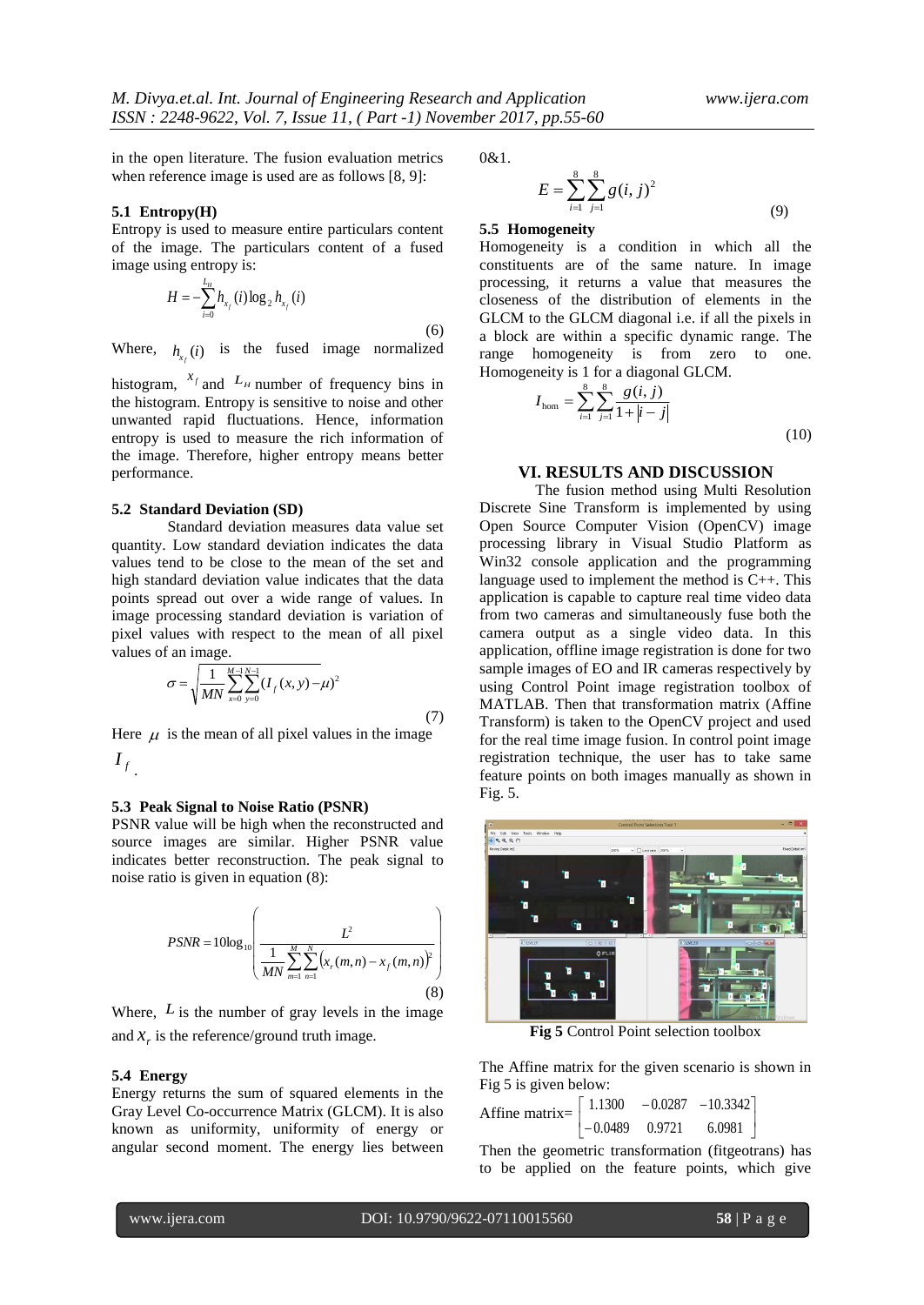transformation matrix (Affine matrix) that can be used for real time image registration.

The RGB to HSI and HIS to RGB conversions are validated by comparing original and reconstructed image as shown in Fig 6.



Fig 6 Validation of RGB to HSI conversion (a) Original RGB Image, (b) Reconstructed RGB Image, (c) Error image

At First consider still EO and IR images which are shown in Fig. 7 (a) and 7 (b). By applying image fusion techniques for still images the resultant Fused Image is shown in Fig 7 (c).



**Fig 7** Image Fusion for Still Images (a) EO image, (b) IR image, (c) Fused Image

After the successful implementation of fusion techniques for the still images, which are implemented for the real time camera images and performance of the fusion techniques for the real time images is evaluated with fusion performance metrics. The EO and IR images captured from EVS camera are shown in Fig 8(a) & (b). During day time, the MDST technique is given high weightage to the horizontal, vertical and diagonal information"s of the EO image as shown in Fig  $8(c)$ . So the fused image contains most of the information from EO and temperature highlighted information from IR.



Fig 8 Image Fusion for Real-Time Images (a) EO (b) IR (c) Fused Image in day effect

The EVS camera captured images in night light are shown in Fig  $9(a)$  & (b). During night time, it is given high weightage to the horizontal, vertical and diagonal information"s of IR edges as shown in Fig 9 (c). So the fused image contains most of the information from IR and color sensitive information from EO.



**Fig 9** (a) EO (b) IR (c) Fused Image in night effect

The performance evaluation metrics which are compared with well known Discrete Wavelet Transform are given in Table 2. From the comparison it can be observed that MDST gives high standard deviation, signal to noise ratio and energy as compared to DWT. The metrics shown with bold indicates better results and corresponding algorithms will be the best among others. From the results it can be observed that Multi-Resolution Discrete Sine Transform gives almost similar results as compared to the well known Discrete Wavelet Transforms.